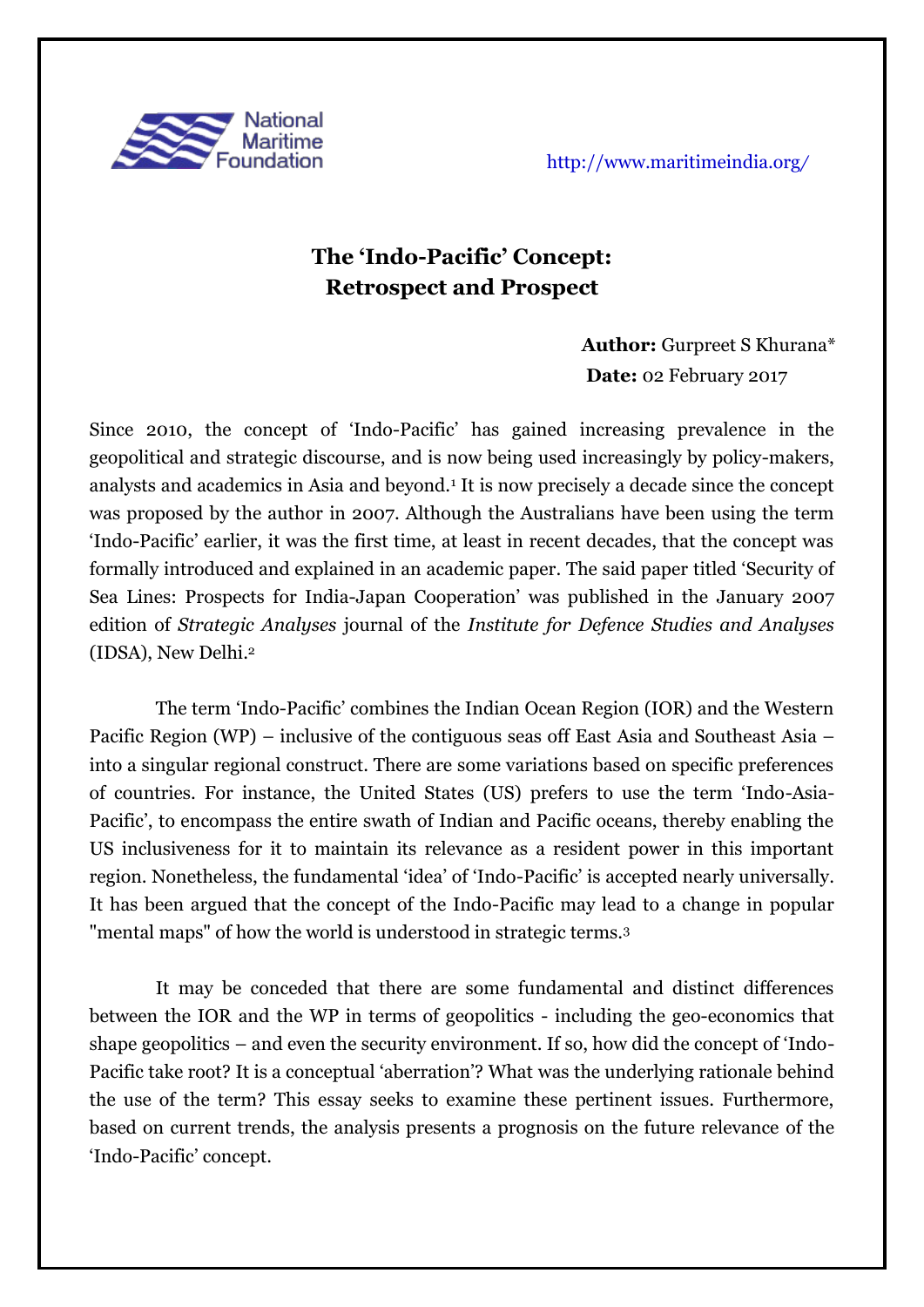#### **Indian Ocean-Western Pacific Divergences**

Undeniably, the IOR and the WP differ substantially in nearly all aspects, ranging from the levels of economic development of countries and their social parameters, to the security environment. Unlike the IOR, the WP has been beset by major traditional (military) threats. Such insecurity is based on historical factors, mainly flowing from the adverse actions of dominant military powers, particularly since the advent of the  $20<sup>th</sup>$  century – for instance, Japan; and now increasingly, China – resulting in heightened nationalism and an attempt to redraw sovereign boundaries, including 'territorialisation' of the seas. The military dominance of these powers was a consequence of their economic progress, beginning with Japan, which later helped the other East Asian economies to grow through outsourcing of lower-end manufacturing industries – the so-called 'Flying Geese Paradigm'. 4

In contrast, the recent history of the IOR is not chequered by onslaught of any dominant and assertive local power. Why so? Despite being rich in natural resources – particularly hydrocarbons – the IOR countries were severely constrained to develop their economies. Not only did the colonial rule of western powers last longer in the IOR, but also that these countries were too diverse in all aspects, and were never self-compelled to integrate themselves economically; and therefore, lagged behind East Asia substantially in terms of economic progress. As a result, many of these countries could not even acquire adequate capacity to govern and regulate human activity in their sovereign territories/ maritime zones, let alone developing capabilities for military assertion against their neighbours. Therefore, the numerous maritime disputes in the IOR remain dormant, and have not yet translated into military insecurities. (The India-Pakistan contestation is among the rare exceptions, and is based on a very different causative factor). The IOR is plagued more by non-traditional security issues, such as piracy, organised crime involving drugs and small-arms, illegal fishing, irregular migration, and human smuggling.

#### **The Rationale**

The broader rationale behind the prevalence of the 'Indo-Pacific' concept is the increasing developments in the area spanning the entire 'maritime underbelly' of Asia, ranging from the East African littoral to Northeast Asia. This is best exemplified by the launch of the USled Proliferation Security Initiative (PSI) in 2004 to counter the sea-borne proliferation of WMDs and their delivery systems. The PSI focused on the maritime swath stretching from Iran and Syria to North Korea.<sup>5</sup> These developments led strategic analysts to search for a suitable common regional nomenclature to be able to communicate more effectively. The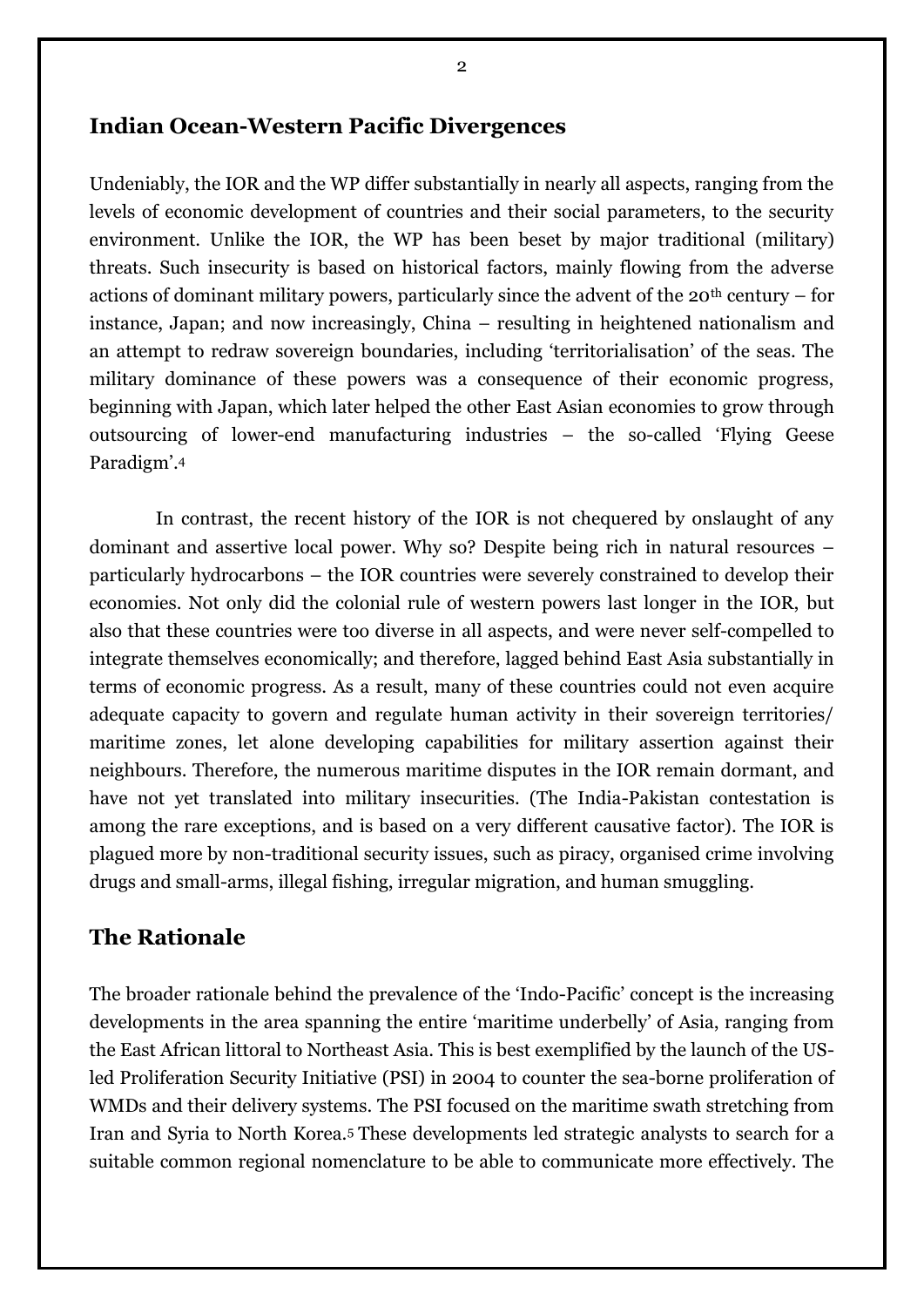term 'Asia' was too broad and heterogeneous; and 'continental' rather than 'maritime'. The term 'Asia-Pacific' – which traditionally stood for 'the Asian littoral of the Pacific Ocean' – was inadequate. <sup>6</sup> The 'Indo-Pacific' – shortened from 'Indian Ocean–Pacific Ocean combine' – seemed more appropriate.

The coinage of 'Indo-Pacific' has much to do with the increased eminence of India with the turn of the 21<sup>st</sup> century. It began in the 1990s with India's impressive economic growth, and later, its nuclear weaponisation. In 2006, Donald Berlin wrote that the 'rise of India' is itself a key factor in the increasing significance of the Indian Ocean.<sup>7</sup> Also, India could no longer be excluded from any overarching reckoning in the Asia-Pacific; be it economic or security related. For example, India was an obvious choice for inclusion in the ASEAN Regional Forum (in 1996) and the East Asia Summit (in 2005). Even for the PSI (2004), President Bush sought to enrol India as a key participant through its PACOM. However, even while India is located in US PACOM's area of responsibility, 'technically', it does not belong to the Asia-Pacific. During the Shangri, La Dialogue 2009, India's former naval chief Admiral Arun Prakash highlighted this contradiction, saying,

> "*I am not quite sure about the origin of the term Asia-Pacific, but I presume it was coined to include America in this part of the world, which is perfectly all right. As an Indian, every time I hear the term Asia-Pacific I feel a sense of exclusion, because it seems to include north east Asia, south east Asia and the Pacific islands, and it terminates at the Melaka Straits, but there is a whole world west of the Melaka Straits....so my question to the distinguished panel is ... do you see a contradiction between the terms Asia-Pacific, Asia and the Indian Ocean region?*"

The 'Indo-Pacific' concept helped to overcome this dilemma by incorporating 'India' in the affairs of 'maritime-Asia', even though the 'Indo-' in the compound word 'Indo-Pacific' stands for the 'Indian Ocean', and not 'India'.

Since long, the IOR had been a maritime-conduit of hydrocarbons to fuel the economic prosperity of the WP littoral countries, which was another significant linkage between the IOR and the WP, and provided much ballast to the rationale of 'Indo-Pacific'. In context of China's economic 'rise' leading to its enhanced military power and assertiveness, this linkage represented Beijing's strategic vulnerability, and thereby an opportunity for deterring Chinese aggressiveness. Ironically, China's strategic vulnerability was expressed by the Chinese President Hu Jintao himself in November 2003 through his coinage of "Malacca Dilemma", wherein "certain major powers" were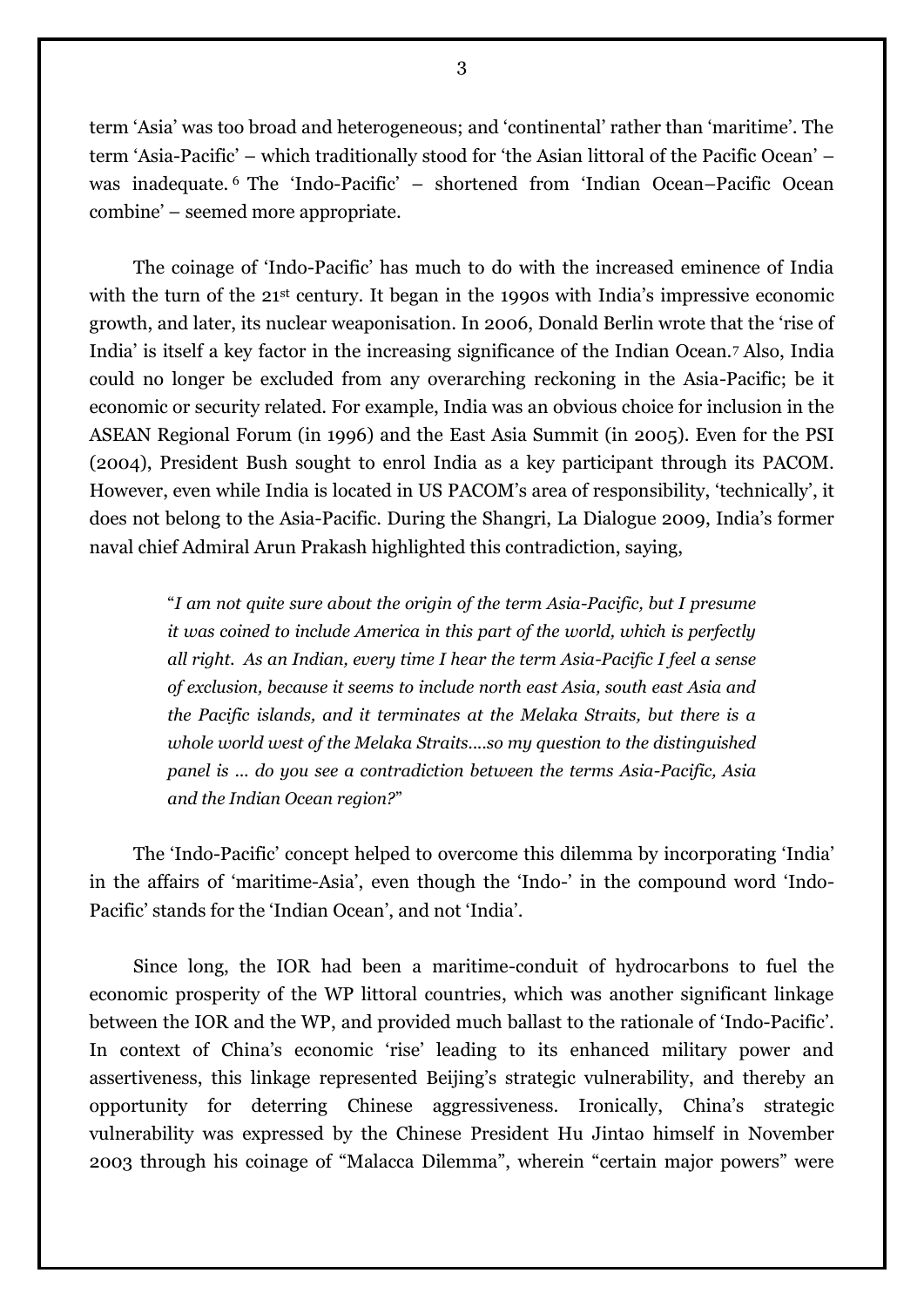bent on controlling the strait.<sup>8</sup>The reference to India was implicit, yet undeniable. In his book '*Samudramanthan*' (2012), Raja Mohan says, "India-China maritime rivalry finds its sharpest expression in the Bay of Bengal, the South China Sea and the Malacca Strait...", which demonstrates the interconnectedness of "the two different realms (of) Pacific and Indian Ocean(s)".<sup>9</sup>

### **The Genesis**

Against the backdrop of strengthening India-Japan political ties following the 2006 reciprocal visits of the two countries' apex leaders, Indian and Japanese think-tanks had intensified their discussions on strategic and maritime cooperation. At one of the brainstorming sessions held at the IDSA in October 2006, the participants took note of China's strategic vulnerability in terms of its 'Malacca Dilemma', and sought to stretch its sense of insecurity eastwards to the IOR with the objective of restraining China's politicomilitary assertiveness against its Asian neighbours.

Besides, Japan itself was vulnerable due to its rather heavy dependence on seaborne energy and food imports across the IOR, and thus sought an enhanced maritime security role in the area in cooperation with India. During the discussions at IDSA, a clear concord was reached that the IOR and the WP cannot possibly be treated separately, either for maritime security, or even in geopolitical terms. It was during that event that the 'Indo-Pacific' concept was casually discussed, which led to the publication of the January 2007 paper in *Strategic Analyses* (as mentioned above). Interestingly, a few months later in August 2007, the Japanese Prime Minister Shinzo Abe addressed the Indian Parliament, speaking of the "Confluence of the Indian and Pacific Oceans" as "the dynamic coupling as seas of freedom and of prosperity" in the "broader Asia". 10

In 2010, the US officially recognized 'Indo-Pacific' for the first time. Speaking at Honolulu, the US Secretary of State Hillary Clinton spoke about "expanding our work with the Indian Navy in the Pacific, because we understand how important the Indo-Pacific basin is to global trade and commerce".<sup>11</sup>

In 2012, the Australian analyst Rory Medcalf wrote that he was convinced that the "Indo-Pacific (is) a term [whose](http://thediplomat.com/flashpoints-blog/2012/12/04/a-term-whose-time-has-come-the-indo-pacific/) time has come". A year later in 2013, Australia released its Defence White Paper, which carried the first government articulation of the 'Indo-Pacific' concept.12Soon thereafter, Rory Medcalf endorsed India's centrality in the Indo-Pacific construct stating that "Australia's new defence policy recognises India's eastward orientation."13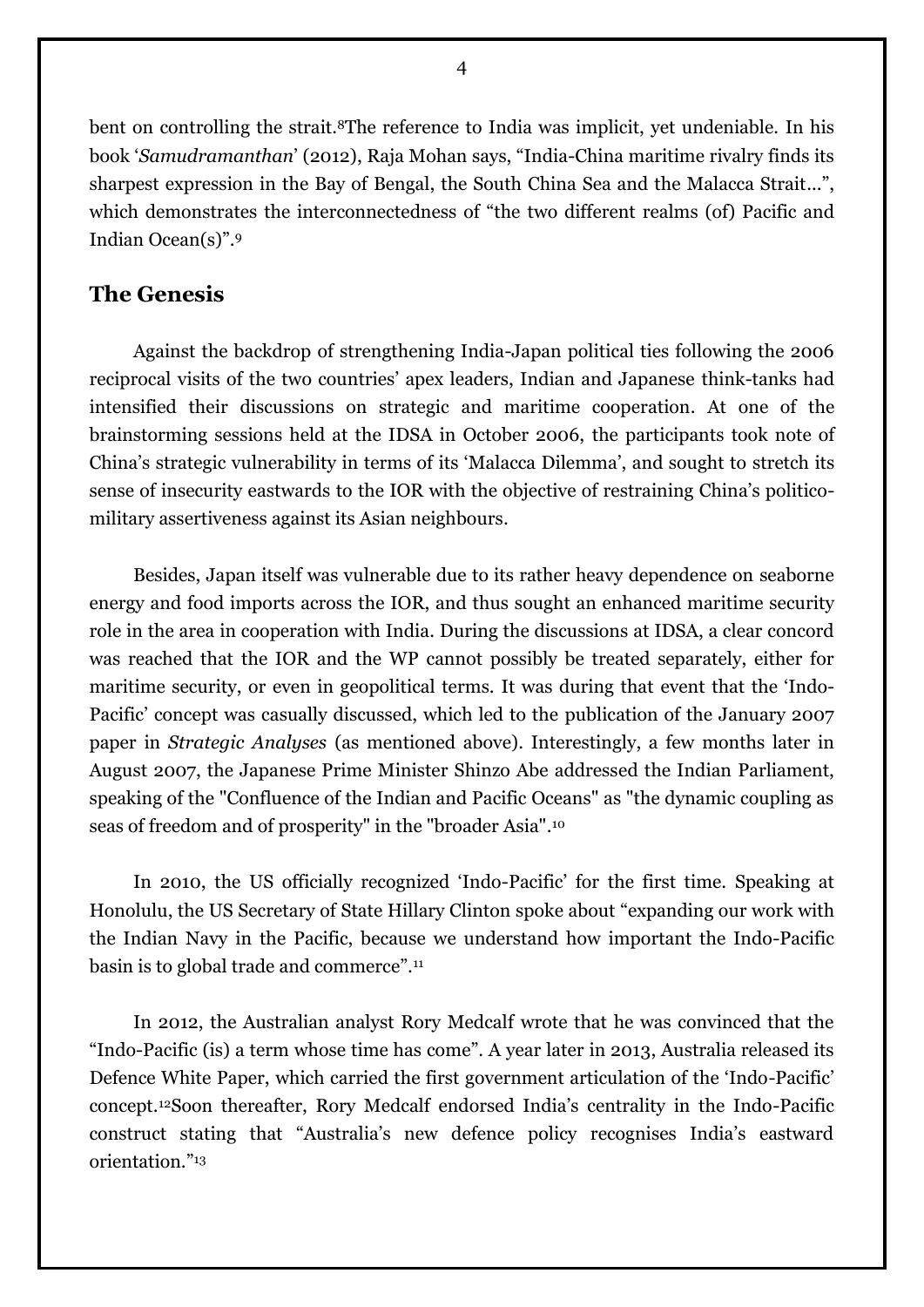China was initially circumspect of the 'Indo-Pacific' coinage. As the Australian writers, Nick Bisley and Andrew Phillips wrote in 2012,

> "*...Viewed from Beijing, the idea of the Indo-Pacific...appears to be to keep the US in, lift India up, and keep China out of the Indian Ocean… (which is why), the Indo-Pacific concept has…received a frosty reception in China...*" 14

In July 2013, a Chinese scholar Zhao Qinghai trashed the 'Indo-Pacific' concept on the basis of his interpretation of it being an "India too" geopolitical construct. <sup>15</sup> Notwithstanding, not all Chinese scholars have been dismissive of the concept. In June 2013, Minghao Zhao wrote,

> "…And it is true that a power game of great significance has unfolded in Indo-Pacific Asia. The US, India, Japan and other players are seeking to collaborate to build an "Indo-Pacific order" that is congenial to their long-term interests. China is not necessarily excluded from this project, and it should seek a seat at the table and help recast the strategic objectives and interaction norms (in China's favour)."<sup>16</sup>

Interestingly, in November 2014, the *Global Times,* an official Chinese Englishlanguage daily carried a commentary cautioning India on the 'Indo-Pacific' concept. It said that the Indo-Pacific concept has not been endorsed by the "Indian government and scholars", but scripted by the United States and its allies "to balance and even contain China's increasing influence in the Asia-Pacific region and the Indian Ocean", and who have made India a "linchpin" in the geo-strategic system. Paradoxically, however, the commentary was titled "New Delhi-Beijing Cooperation Key to Building an Indo-Pacific Era". 17

#### **Prognosis**

It emerges from the foregoing that the current prevalence of the 'Indo-Pacific' concept is premised upon – and necessitated by – the growing inter-connectedness between the IOR and WP, rather than any similarities in their characteristics. This leads to another pertinent question: What would be the relevance of the concept in the coming years?

According to preliminary indicators, the relevance of the 'Indo-Pacific' concept may enhance in future due to the strengthening linkages between the IOR and the WP. Events and developments in one part of the 'Indo-Pacific' are likely to increasingly affect countries

5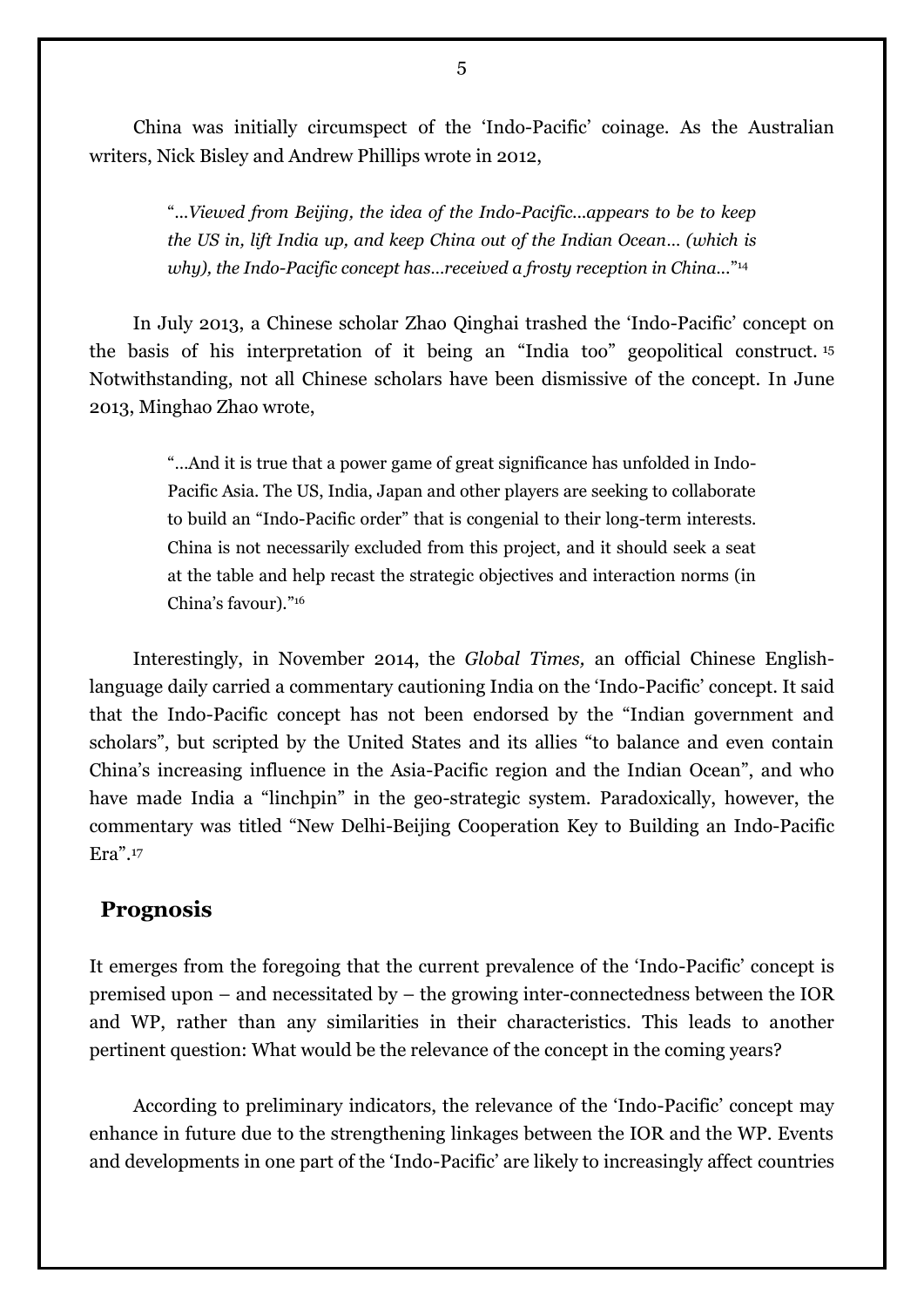located in the other part. Furthermore, over the decades, the growing trade and people-topeople connectivity between the IOR and WP countries may benefit the IOR, and slowly iron out the dissimilarities in terms of economic and human development indices.

China's 'Maritime Silk Road' (MSR) and India's outreach to its extended eastern neighbourhood through its 'Act East' policy could contribute substantially towards the economic integration of the IOR and the WP. Indonesia's putative role is also noteworthy. It is an archipelagic country that straddles the 'Indo Pacific' with sea coast facing both the IOR and the WP. Possessing substantial potential to become a major maritime power, Indonesia is likely to be a key player in the process of melting the IOR-WP divide, and thereby reinforcing the 'Indo-Pacific' construct.

Over the decades, the current dissimilarities between the IOR and the WP in terms of the security environment may also diminish, if not vanish altogether. Greater economic prosperity in the IOR is likely to be followed by increasing stakes in the maritime domain, besides the ability to develop naval capabilities. The hitherto 'dormant' maritime disputes in IOR could become 'active'. Furthermore, the MSR could be accompanied by China's invigorated efforts towards naval development to fructify its 'Two-Ocean Strategy'. <sup>18</sup> China's intensified naval presence in the IOR could lead to increased likelihood of acrimony due to its politico-military involvement in regional instabilities and maritime disputes. It may also cause the PLA Navy to increase its activities in the maritime zones of IOR countries, and have unintended encounters at sea with the naval forces of other established powers, leading to enhanced maritime-military insecurities. In such a scenario, the 'Indo-Pacific' concept would be essential to manage the regional developments and integrate China into the established norms of conduct in the IOR.

In the broader sense, as India's leading strategist Uday Bhaskar avers, "In the global context, the Pacific and the Indian oceans are poised to acquire greater strategic salience for the major powers of the 21st century, three among whom – the China, India and the US – are located in Asia". <sup>19</sup> Indeed, a holistic treatment of the Indian-Pacific Ocean continuum would be required to assess the evolving balance of power in Asia, and to address the fault-lines therein, with the overarching aim of preserving regional and global stability.

#### \*\*\*\*\*\*\*\*\*\*\*\*\*\*\*\*\*\*\*\*\*\*\*\*\*\*\*\*\*\*\*\*\*\*

*\*Captain Gurpreet S Khurana, PhD, is Executive Director at the National Maritime Foundation (NMF), New Delhi. The views expressed are his own and do not reflect the official policy or position of the NMF, the Indian Navy, or the Government of India. He can be reached at [gurpreet.bulbul@gmail.com](mailto:gurpreet.bulbul@gmail.com)*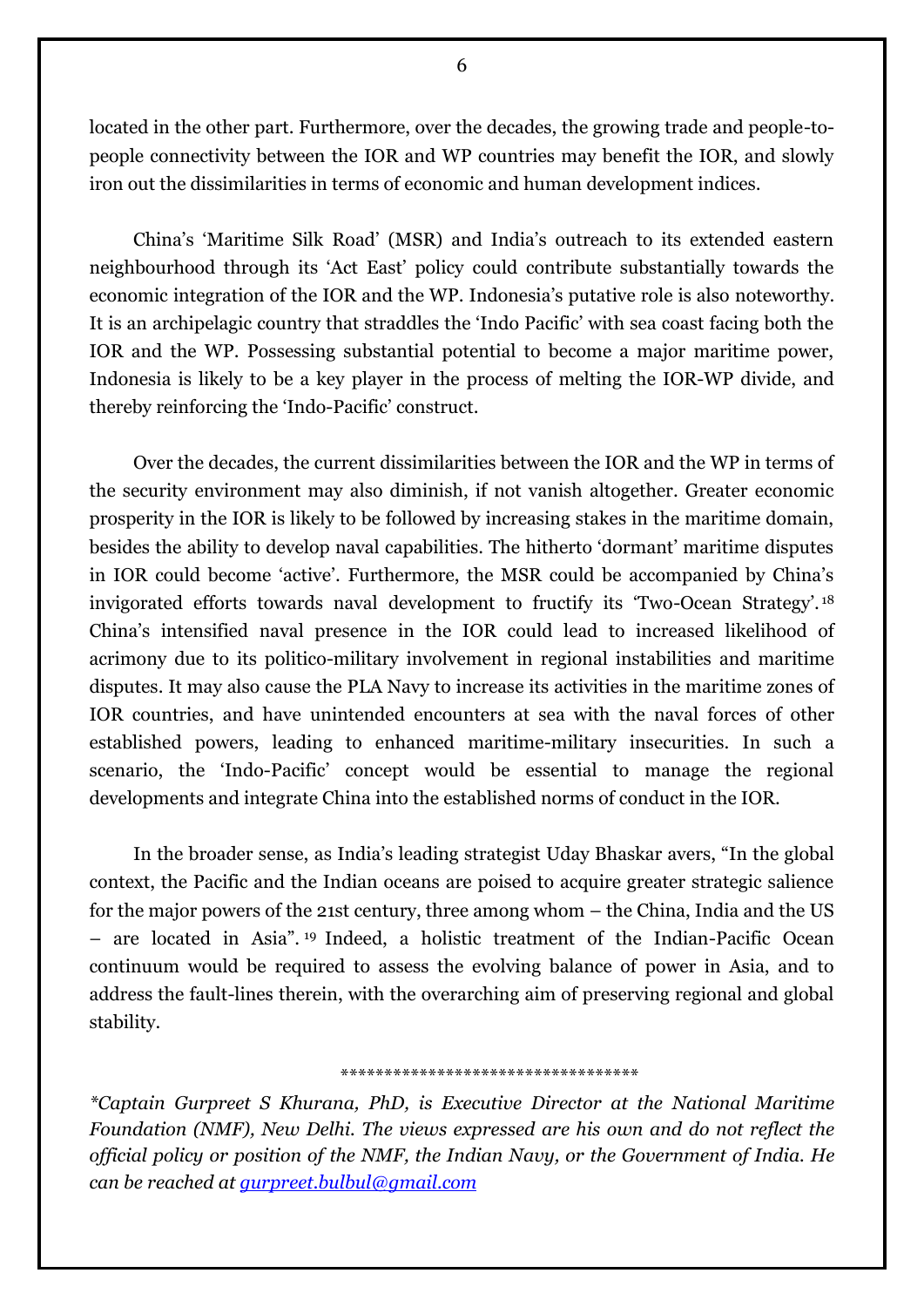## **Notes and References**

**.** 

1 'Indo-Pacific: Strategic/ Geopolitical Context', *Wikipedia*, a[t https://en.wikipedia.org/wiki/Indo-](https://en.wikipedia.org/wiki/Indo-Pacific)[Pacific](https://en.wikipedia.org/wiki/Indo-Pacific)

<sup>2</sup> Gurpreet S Khurana, 'Security of Sea Lines: Prospects for India-Japan Cooperation', *Strategic Analysis* (IDSA/ Routledge), Vol. 31 (1), January 2007, p.139 – 153

<sup>3</sup> David Brewster, 'Dividing Lines: Evolving Mental Maps of the Bay of Bengal', *Asian Security*, Vol. 10(2), 24 Jun 14, p.151-167, a[t http://www.tandfonline.com/doi/abs/10.1080/14799855.2014.914499](http://www.tandfonline.com/doi/abs/10.1080/14799855.2014.914499)

<sup>4</sup> Shigehisa Kasahara, 'The Asian Developmental State and the Flying Geese Paradigm', *United Nations Conference on Trade and Development* (UNCTAD) Discussion Paper No. 213, Nov 2013, at [http://unctad.org/en/PublicationsLibrary/osgdp20133\\_en.pdf](http://unctad.org/en/PublicationsLibrary/osgdp20133_en.pdf)

<sup>5</sup> 'Proliferation Security Initiative (PSI)', *Arms Control Association*, 2 Jun 2007, at <https://www.armscontrol.org/taxonomy/term/21>

<sup>6</sup> Japan and Australia promoted [the term 'Asia Pacific'](http://www.eastasiaforum.org/2009/12/06/thinking-about-the-asia-pacific-community/) in the 1970s and 1980s to draw them closer to the United States and the economically burgeoning East Asia. India was far, geographically, from the region, and politically, economically and strategically remained uninvolved for inherent reasons. See D. Gnanagurunathan, 'India and the Idea of the 'Indo-Pacific'', *East Asia Forum*, 20 Oct 12, at <http://www.eastasiaforum.org/2012/10/20/india-and-the-idea-of-the-indo-pacific/>

<sup>7</sup> Donald L Berlin, 'India in the Indian Ocean', *Naval War College Review*, Vol.59(2), Spring 2006

<sup>8</sup> Ian Storey, 'China's Malacca Dilemma', *China Brief* (The Jamestown Foundation), Vol. 6(8), 12 Apr 2006, a[t https://jamestown.org/program/chinas-malacca-dilemma/](https://jamestown.org/program/chinas-malacca-dilemma/)

<sup>9</sup> C Raja Mohan. *Samudramanthan: Sino-Indian Rivalry in the Indo-Pacific* (Carnegie Endowment for International Peace: October 2012)

<sup>10</sup> Confluence of the Two Seas", Speech by H.E. Mr. Shinzo Abe, Prime Minister of Japan at the Parliament of the Republic of India, August 22, 2007, Japan Ministry of Foreign Affairs (MOFA) website, at <http://www.mofa.go.jp/region/asia-paci/pmv0708/speech-2.html>

<sup>11</sup> Remarks by Hillary Rodham Clinton, US Secretary of State, 'America's Engagement in the Asia-Pacific', US Department of State, 28 Oct 10, at <http://www.state.gov/secretary/rm/2010/10/150141.htm>

<sup>12</sup> 'Defending Australia and its National Interests', Defence White Paper 2013, Department of Defence, Australian Government, May 13, at [http://www.defence.gov.au/whitepaper/2013/docs/wp\\_2013\\_web.pdf](http://www.defence.gov.au/whitepaper/2013/docs/wp_2013_web.pdf)

<sup>13</sup> Rory Medcalf, '*The Indo-Pacific Pivot*', 10 May 13, at [http://www.indianexpress.com/news/the](http://www.indianexpress.com/news/the-indopacific-pivot/1113736/)[indopacific-pivot/1113736/](http://www.indianexpress.com/news/the-indopacific-pivot/1113736/)

<sup>14</sup> Nick Bisley (La Trobe University, Australia) and Andrew Phillips (University of Queensland, Australia), '*The Indo-Pacific: what does it actually mean?*', *East Asia Forum*, 06 Oct 12, at <http://www.eastasiaforum.org/2012/10/06/the-indo-pacific-what-does-it-actually-mean/>

<sup>15</sup> Zhao Qinghai, 'The Concept of "India too"("Yin Tai") and its implications for China'(translated from Mandarin "印太"概念及其对中国的含义), *Contemporary International Relations* (现代国际关), No. 7, 2013, 31 July 2013,at [http://www.ciis.org.cn/chinese/2013-07/31/content\\_6170351.htm](http://www.ciis.org.cn/chinese/2013-07/31/content_6170351.htm)

<sup>16</sup> Minghao Zhao, '*The Emerging Strategic Triangle in [Indo-Pacific](http://thediplomat.com/china-power/the-emerging-strategic-triangle-in-indo-pacific-asia/) Asia*', 4 Jun 13, at <http://thediplomat.com/china-power/the-emerging-strategic-triangle-in-indo-pacific-asia/>